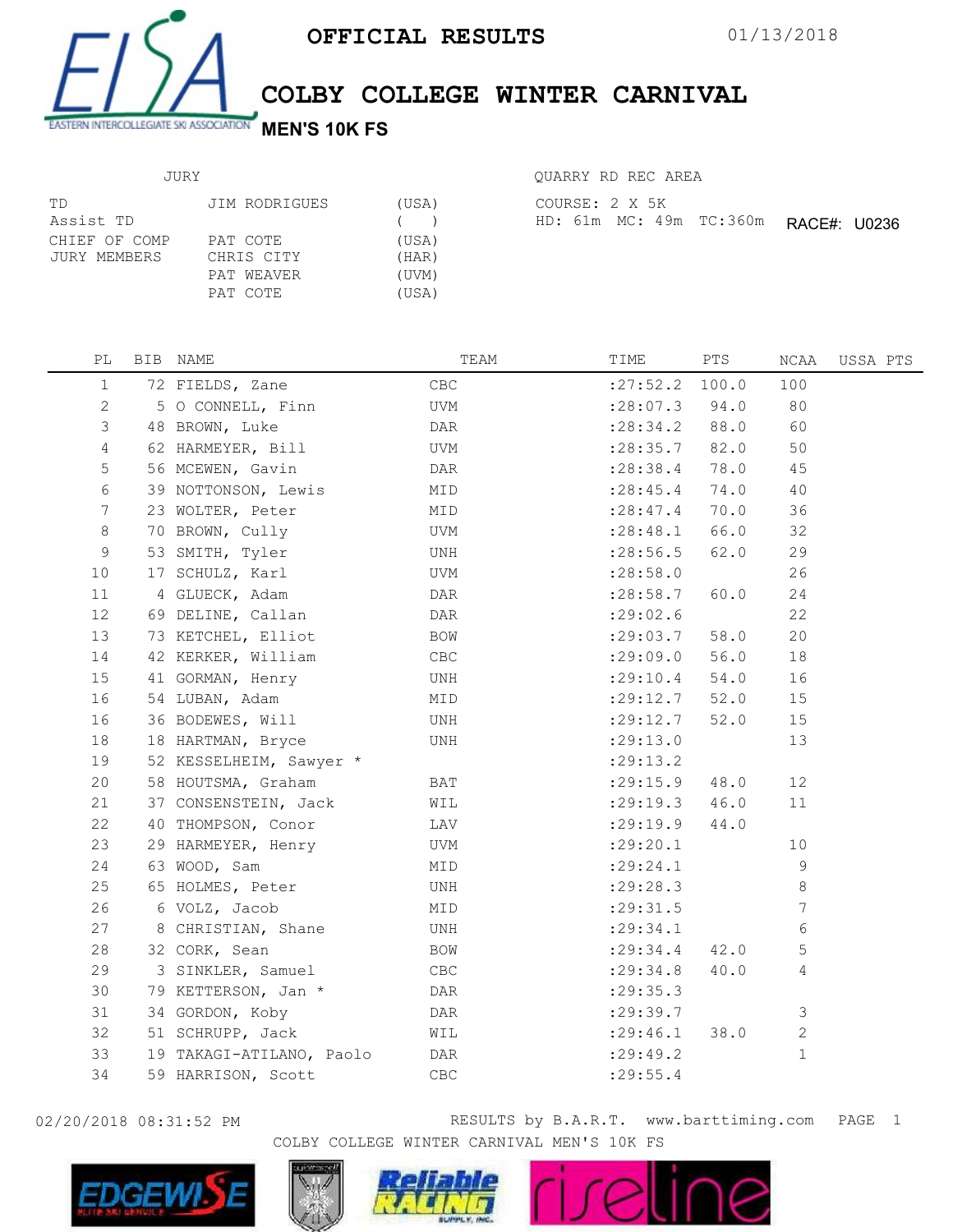| PL | BIB NAME                    | TEAM       | TIME      | PTS  | NCAA | USSA PTS |  |
|----|-----------------------------|------------|-----------|------|------|----------|--|
| 35 | 68 GARDNER, Nick            | WIL        | : 29:55.8 | 36.0 |      |          |  |
| 36 | 27 WEINMAN, Evan            | MID        | : 29:58.0 |      |      |          |  |
| 37 | 50 GOSTOUT, Christian       | BOW        | : 29:58.9 | 34.0 |      |          |  |
| 38 | 38 MIOSGA, Juri             | UVM        | : 29:59.7 |      |      |          |  |
| 39 | 64 MCDONALD, Parker         | BAT        | :30:00.3  | 32.0 |      |          |  |
| 40 | 11 LIPHART, Ian             | CBC        | :30:04.9  |      |      |          |  |
| 41 | 12 TURGEON, Alexis          | LAV        | :30:12.9  | 30.0 |      |          |  |
| 42 | 87 MCGREW, Henry *          | WIL        | :30:14.7  |      |      |          |  |
| 43 | 24 EGGER, Andrew            | CBC        | :30:21.7  |      |      |          |  |
| 44 | 94 POLITO, Max *            | MID        | :30:23.3  |      |      |          |  |
| 45 | 25 LUKENS, Leo              | BAT        | :30:31.2  | 28.0 |      |          |  |
| 46 | 10 REILLY, Franklin         | WIL        | :30:31.3  |      |      |          |  |
| 47 | 71 FITZPATRICK, Mackinley   | HAR        | :30:34.4  | 26.0 |      |          |  |
| 47 | 75 VELLE, Jakob *           | UNH        | :30:34.4  |      |      |          |  |
| 49 | 16 SYBEN, Dylan             | WIL        | :30:36.9  |      |      |          |  |
| 50 | 82 HALL, Carter *           | CBC        | :30:41.1  |      |      |          |  |
| 51 | 20 MANZELLA, Nino           | UMPI       | :30:44.9  | 24.0 |      |          |  |
| 52 | 66 CUNNINGHAM, Timothy      | SLU        | :30:45.3  | 22.0 |      |          |  |
| 53 | 60 RHATIGAN, William        | HAR        | :30:50.3  | 20.0 |      |          |  |
| 54 | 47 GREEN, Connor            | HAR        | :30:51.5  | 18.0 |      |          |  |
| 55 | 14 SHAHEEN, Samuel          | BOW        | :30:54.2  |      |      |          |  |
| 56 | 93 GAMMELIN, Cirque *       | BOW        | :31:05.8  |      |      |          |  |
| 57 | 21 KEENER, Benjamin         | BAT        | :31:08.0  |      |      |          |  |
| 58 | 31 BARTLEY, Jason           | UMPI       | :31:17.4  | 16.0 |      |          |  |
| 59 | 2 WATSON, Orion             | BOW        | :31:18.0  |      |      |          |  |
| 60 | 44 ADICOFF, Jake            | BOW        | :31:18.8  |      |      |          |  |
| 61 | 33 FAHEY, Aaron             | LAV        | :31:24.2  | 14.0 |      |          |  |
| 62 | 83 BOSWELL, Russell *       | UNH        | :31:26.3  |      |      |          |  |
| 63 | 43 HRYNUK, Connor           | UMPI       | :31:27.0  | 12.0 |      |          |  |
| 64 | 85 FOREST, Gabe *           | CBC        | :31:30.8  |      |      |          |  |
| 65 | 81 CARR, Evan *             | WIL        | :31:32.9  |      |      |          |  |
| 66 | 80 MAHONEY, Gabriel *       | MID        | :31:37.2  |      |      |          |  |
| 67 | 46 YOUNG, Matthew           | SLU        | :31:40.3  | 10.0 |      |          |  |
| 68 | 100 ECKSTEIN, Noah *        | <b>BOM</b> | :31:43.5  |      |      |          |  |
| 69 | 89 ROS, Carter *            | BAT        | :31:45.8  |      |      |          |  |
| 70 | 49 GRAY, Connor             | BAT        | :31:48.7  |      |      |          |  |
| 71 | 91 CULNANE, Ian *           | <b>BOW</b> | :31:50.8  |      |      |          |  |
| 72 | 84 DEANGELIS, Luca *        | <b>BOW</b> | :31:52.9  |      |      |          |  |
| 73 | 95 SINKLER, Addie *         | CBC        | :31:58.6  |      |      |          |  |
| 74 | 78 PIERCE, Tucker *         | BAT        | :32:05.6  |      |      |          |  |
| 75 | 57 JARVINEN, George         | SLU        | :32:11.1  | 8.0  |      |          |  |
| 76 | 28 PERKINS, Nathaniel       | SLU        | :32:15.0  |      |      |          |  |
| 77 | 92 YOUNG, Mark *            | CBC        | :32:18.1  |      |      |          |  |
| 78 | 74 THEYERL, Benjamin *      | CBC        | :32:19.9  |      |      |          |  |
| 79 | 15 WEROWINSKI, George-henry | SLU        | :32:20.8  |      |      |          |  |
| 80 | 97 HANSON, Anders *         | CBC        | :32:23.0  |      |      |          |  |
| 81 | 77 O'BRIEN, Russell *       | BOW        | :32:24.3  |      |      |          |  |
| 82 | 35 MEYERSON, Jacob          | HAR        | :32:28.1  |      |      |          |  |
| 83 | 9 RAVENELLE, Brad           | BAT        | :32:31.6  |      |      |          |  |



02/20/2018 08:31:52 PM **RESULTS** by B.A.R.T. www.barttiming.com PAGE 2 COLBY COLLEGE WINTER CARNIVAL MEN'S 10K FS